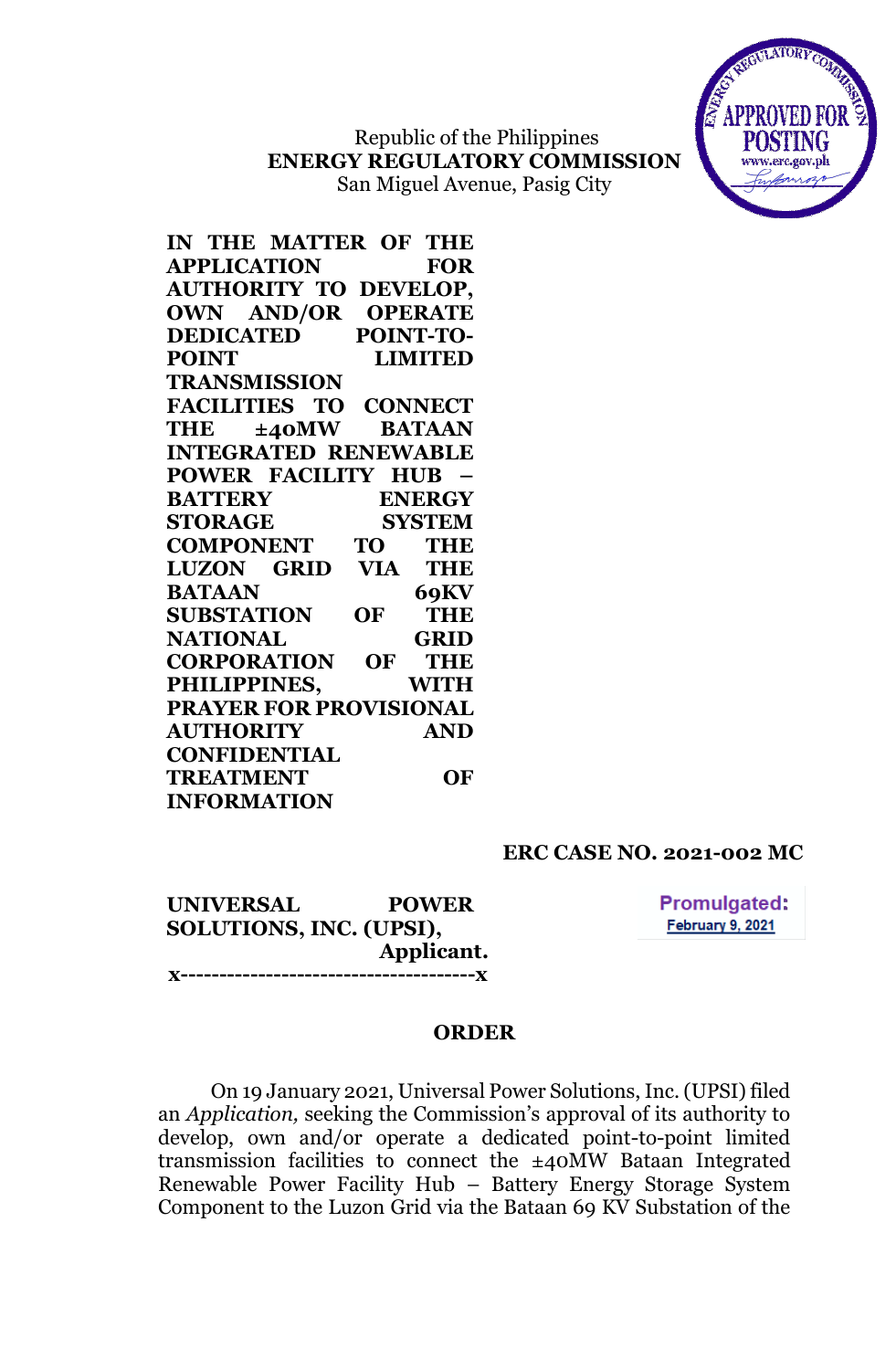National Grid Corporation of the Philippines (NGCP), with prayer for provisional authority and confidential treatment of information.

The pertinent portions of the said *Application* are hereunder quoted as follows:

### THE APPLICANT

1. UPSI (formerly, Limay Power Generation Corporation or "LPGC") is a corporation duly organized and existing by virtue of and under the laws of the Republic of the Philippines, with principal office address at 40 San Miguel Avenue, Mandaluyong City, Metro Manila, Philippines.

Copies of LPGC's Certificate of Incorporation, UPSI's Certificate of Filing of Amended Articles of Incorporation, Amended Articles of Incorporation, Amended By-Laws, and latest General Information Sheet, are attached hereto and made integral parts hereof as Annexes "A," "B," "C," "D," and "E," respectively.

2. UPSI may be served orders and other processes through the undersigned counsel.

#### NATURE OF THE APPLICATION

3. This Application is submitted to this Honorable Commission pursuant to Section 9(f) of Republic Act No. 9136 otherwise known as the Electric Power Industry Reform Act of 2001 ("EPIRA"),<sup>1</sup> Rule 5, Section 5(a)(i) of the EPIRA Implementing Rules and Regulations,<sup>2</sup> and Section 4.2 of Resolution No. 23 Series of 2016 or the Resolution Adopting Amended Rules on the Definition and Boundaries of Connection Assets for Customers of Transmission Providers<sup>3</sup>

- (a) Subject to prior authorization from ERC, TRANSCO or its Buyer or Concessionaire may allow a Generation Company to develop, own and/or operate dedicated point-to-point limited transmission facilities; *Provided*, That:
	- (i) Such dedicated point-to-point limited transmission facilities are required only for the purpose of connecting to the Grid which will be used solely by the Generation Facility, and are not used to serve End-users or Suppliers directly.

<sup>&</sup>lt;sup>1</sup> Section 9. Functions and Responsibilities.

xxx (f) xxx

A generation company may develop and own or operate dedicated point-to- point limited transmission facilities that are consistent with the TDP: *Provided*, That such facilities are required only for the purpose of connecting to the transmission system, and are used solely by the generating facility, subject to prior authorization by the ERC: xxx

 $2$  Section 5. Dedicated Point-to-Point Limited Transmission Facility of a Generation Company.

 $3$  4.2. Connection Assets for Generation Customers of Transmission Provider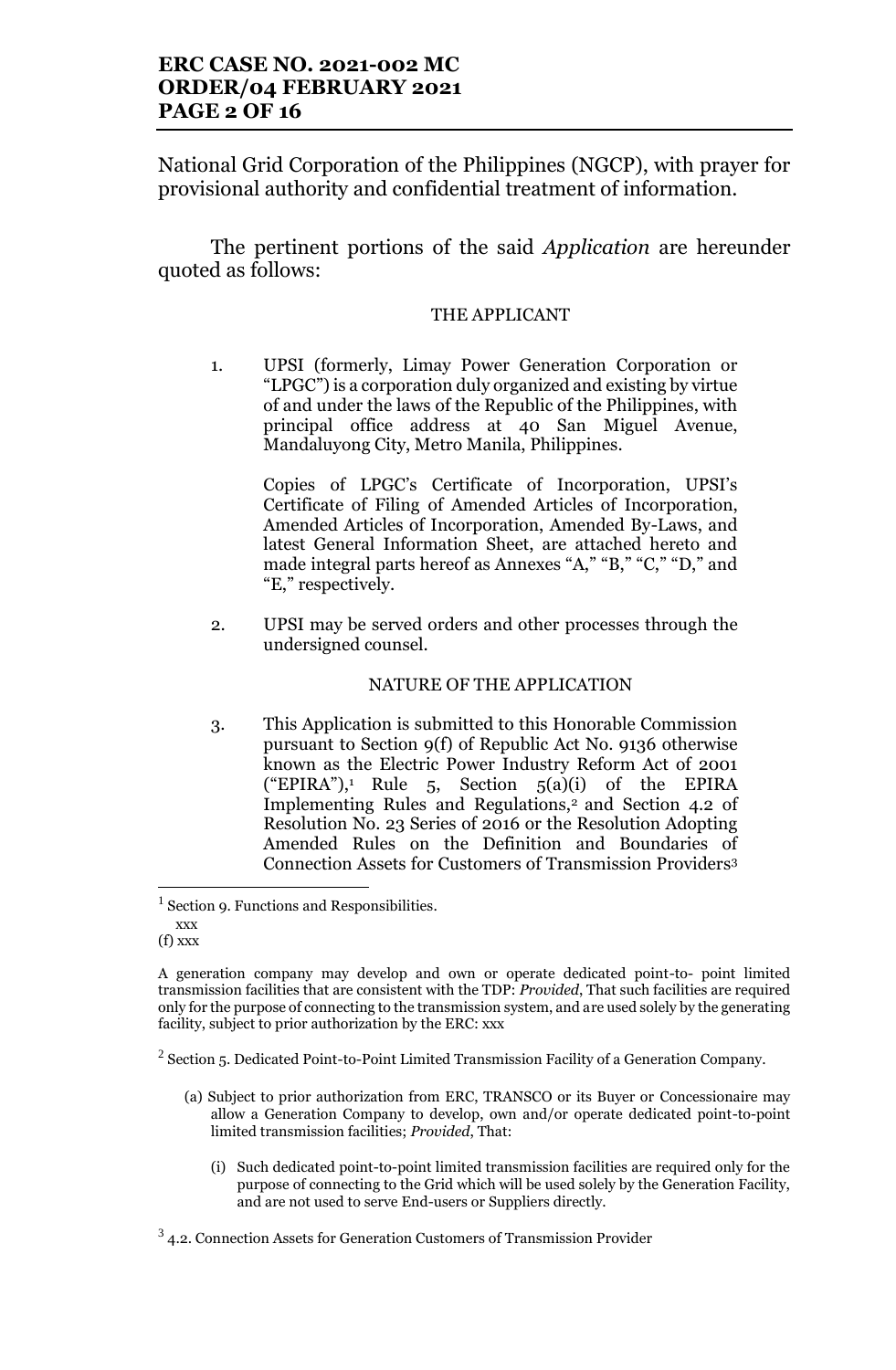for its consideration and approval of UPSI's proposed development, ownership, and operation of interconnection facilities which shall connect the ±40mw Bataan Integrated Renewable Power Facility Hub – Battery Energy Storage System Component ("Bataan R-HUB BESS") to the Luzon Grid via direct connection to the Bataan 69kV substation of the National Grid Corporation of the Philippines ("NGCP") (the "Dedicated Facility Project").

A copy of the Secretary's Certificate authorizing the construction and operation of the Dedicated Facility Project, as well as the filing of the instant Application and appointing the authorized representative/s therefor is attached hereto and made an integral part hereof as Annex "F."

#### STATEMENT OF FACTS

- 4. UPSI is a wholly-owned subsidiary of SMC Powergen Inc., and is authorized to engage in the business of producing, generating and storing electricity and processing fuels alternative for power generation.
- 5. Pursuant to its primary purpose, UPSI is engaged in the development, construction, operation and ownership of the Bataan R- HUB BESS, which is targeted to commence commercial operation on 14 July 2021 and is intended to provide ancillary services to NGCP as Regulation and Contingency Reserves for the Luzon Grid.

Copies of UPSI's letter dated 22 June 2020 addressed to the Department of Energy requesting for confirmation that the Bataan R- HUB BESS is consistent with the Power Development Plan, Project Brief of the Bataan R-HUB BESS, Project Rationale, summary of relevant dates indicating the dates of start and completion of construction, testing and commissioning, and commercial operations of both the Bataan R-HUB BESS and Dedicated Facility Project, as well as the Environmental Compliance Certificate for the Bataan R- HUB BESS and the Dedicated Facility Project issued by the Department of Environment and Natural Resources are attached hereto and made integral parts hereof as Annexes "G," "H," "H-1," "I," and "J," respectively.

Connection Assets for generation customers of Transmission Provider include those assets from the last Single Mechanical Connection of a User System or Equipment of a Generation Company, at its Connection Point, to the last Single Mechanical Connection which is not shared with another Customer within the Grid.

A Generation Company may develop and own or operate a dedicated point-to- point limited facilities provided, that such facilities are required only for the purpose of connecting to the transmission system, and are used solely by the generating facility, subject to prior authorization by the ERC.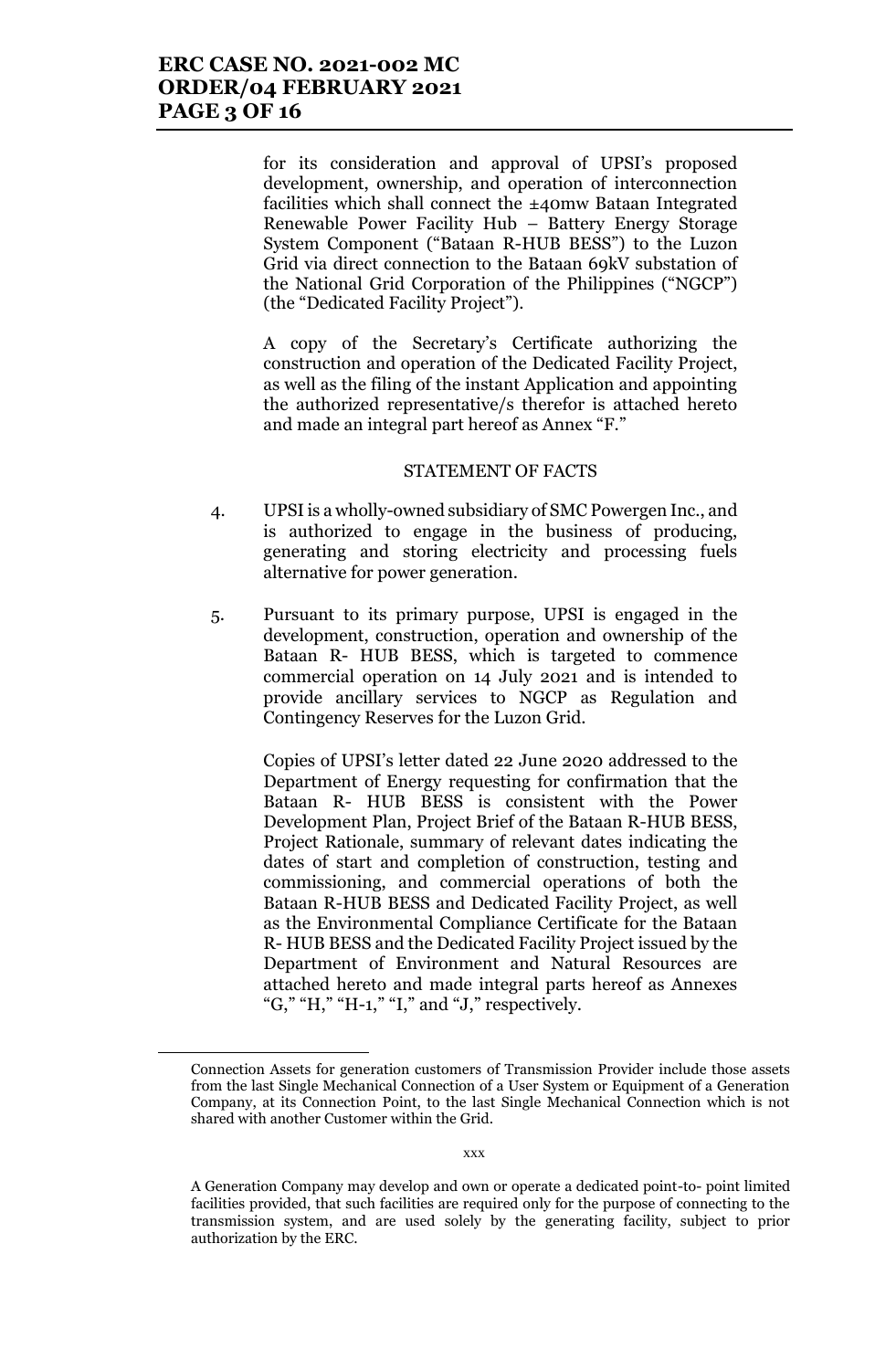# **ERC CASE NO. 2021-002 MC ORDER/04 FEBRUARY 2021 PAGE 4 OF 16**

- 6. On 23 June 2020, UPSI submitted a letter to the DOE requesting for the processing of the Certificate of Endorsement as a requirement for the issuance of the Certificate of Compliance by the ERC. On 30 June 2020, the DOE requested UPSI to submit several documents for the processing of the Certificate of Endorsement, including a Power Supply Agreement with the offtaker filed before the ERC.
	- 6.1 However, we note that as opposed to a Power Supply Agreement which may entered into while the generating plant of the supplier is still being constructed, NGCP requires that the generating plant of an Ancillary Service Provider be certified as capable of providing Ancillary Services. Such certification may only be obtained after the generating plant's construction is completed and the same is tested by the NGCP.
	- 6.2. UPSI therefore endeavors to submit a copy of the DOE Certificate of Endorsement as soon as the construction of the Bataan R-HUB BESS is completed and it receives the certification from the NGCP that the Bataan R-HUB BESS is capable of providing Ancillary Services.

A copy of the e-mail from the DOE dated 30 June 2020 is attached hereto and made an integral part hereof as "Annex K."

- 7. In order to test, commission and dispatch electricity from the Bataan R-HUB BESS, UPSI shall develop and construct a dedicated point-to-point facility which will connect the Bataan R-HUB BESS to the Bataan 69KV Substation of NGCP.
	- 7.1. The Bataan R-HUB BESS shall connect to the Luzon Grid through a direct connection to the Bataan 69KV Substation via an approximately 800-meter connection line and shall utilize 1-336.4 MCM Aluminum Conductor Steel Reinforce (ACSR) conductor.

A copy of the Project Description and Single Line Diagram of the Dedicated Facility Project are attached hereto and made integral parts hereof as Annexes "L" and "M," respectively.

7.2. The estimated cost of the construction of the Dedicated Facility Project is PHP 48,240,706.00 with the following major cost components: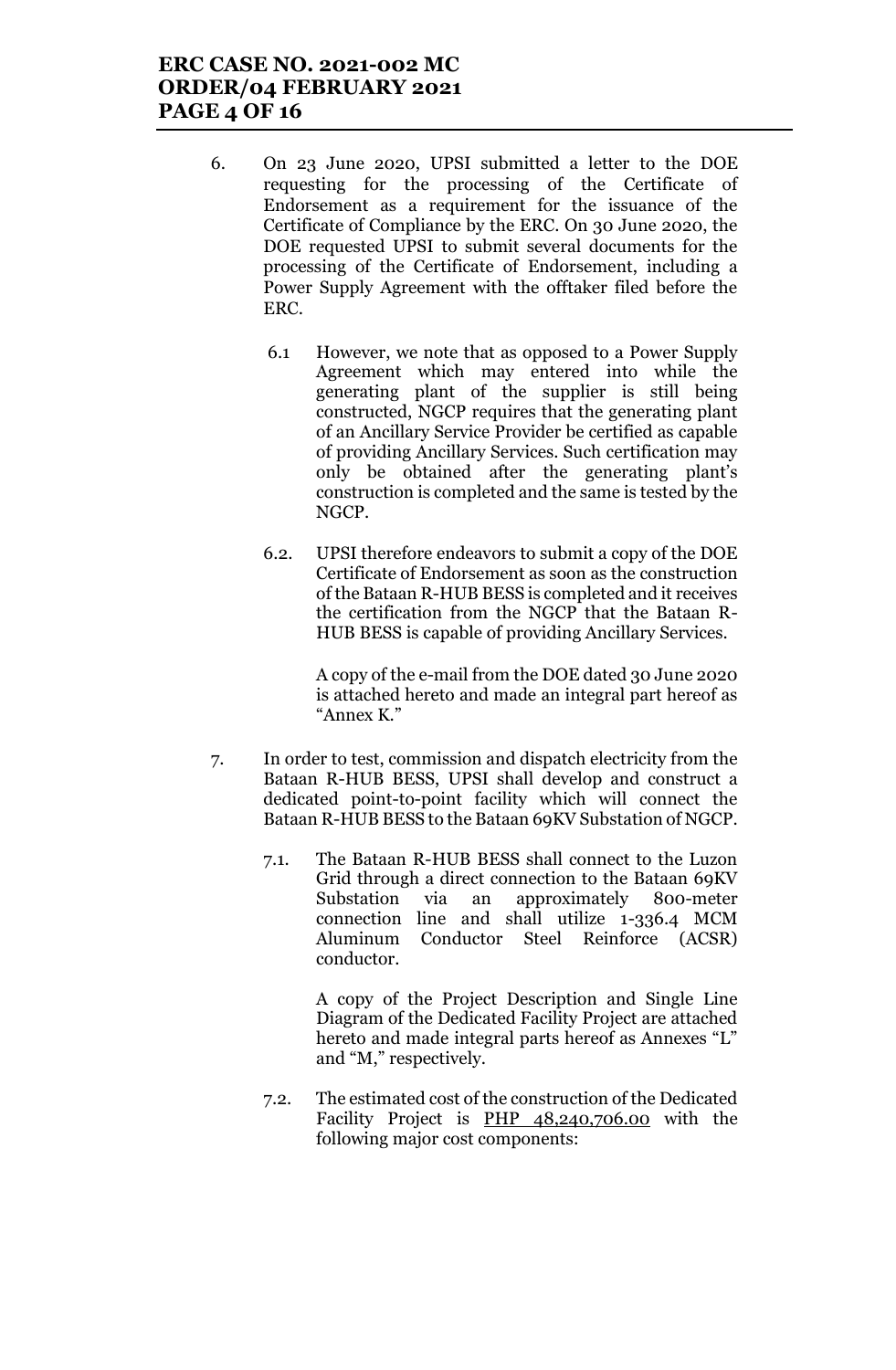# **ERC CASE NO. 2021-002 MC ORDER/04 FEBRUARY 2021 PAGE 5 OF 16**

| A. Supply of materials, labor, | 44,424,991.00     |
|--------------------------------|-------------------|
| equipment supervision<br>for   |                   |
| complete installation, testing |                   |
| and commissioning of the NGCP  |                   |
| Limay (BTPP) 69kV              |                   |
| Substation and the BESS Take-  |                   |
| <b>Off</b> Substation Side     |                   |
| B. Supply of materials, labor, | 3,815,715.00      |
| equipment supervision<br>for   |                   |
| complete installation, testing |                   |
| and commissioning of the       |                   |
|                                |                   |
| <b>Transmission Line</b>       |                   |
| TOTAL COST                     | PHP 48,240,706.00 |
|                                |                   |

A copy of the detailed breakdown of the Dedicated Facility Project Cost Estimate is attached hereto and made an integral part hereof as Annex "N."

- 7.3. The Dedicated Facility Project will be exclusively funded by UPSI and will, therefore, not impact any regulated charges.
- 8. UPSI respectfully submits that the Dedicated Facility Project is the only viable option for connecting the Bataan R-HUB BESS in view of its proximity to the Bataan 69KV Substation. In the System Impact Study ("SIS"), NGCP recommended that the Bataan R- HUB BESS shall connect to the Bataan 69kV Substation via a 800-meter connection line and utilizing 1- 336.4 MCM ACSR conductor. The Dedicated Facility Project is the most cost-effective and viable option for the immediate connection of the Bataan R-HUB BESS.
	- 8.1. The construction of the Dedicated Facility Project, including civil and electromechanical works, may be completed in approximately five (5) months.

Copies of the Conceptual Engineering Design and Drawing, and the Gantt Chart for the construction of the Dedicated Facility Project are attached hereto and made integral parts hereof as Annexes "O" and "O-1," respectively.

9. The Dedicated Facility Project shall be constructed by Energy & Building Applications Technologies Corporation ("EBATECH") as the contractor of UPSI.

A copy of the Company Profile of EBATECH and matrix of its ongoing and completed projects is attached hereto and made an integral part hereof as Annex "P."

10. In December 2019, the NGCP performed a SIS to determine the impact of connecting the Bataan R-HUB BESS to the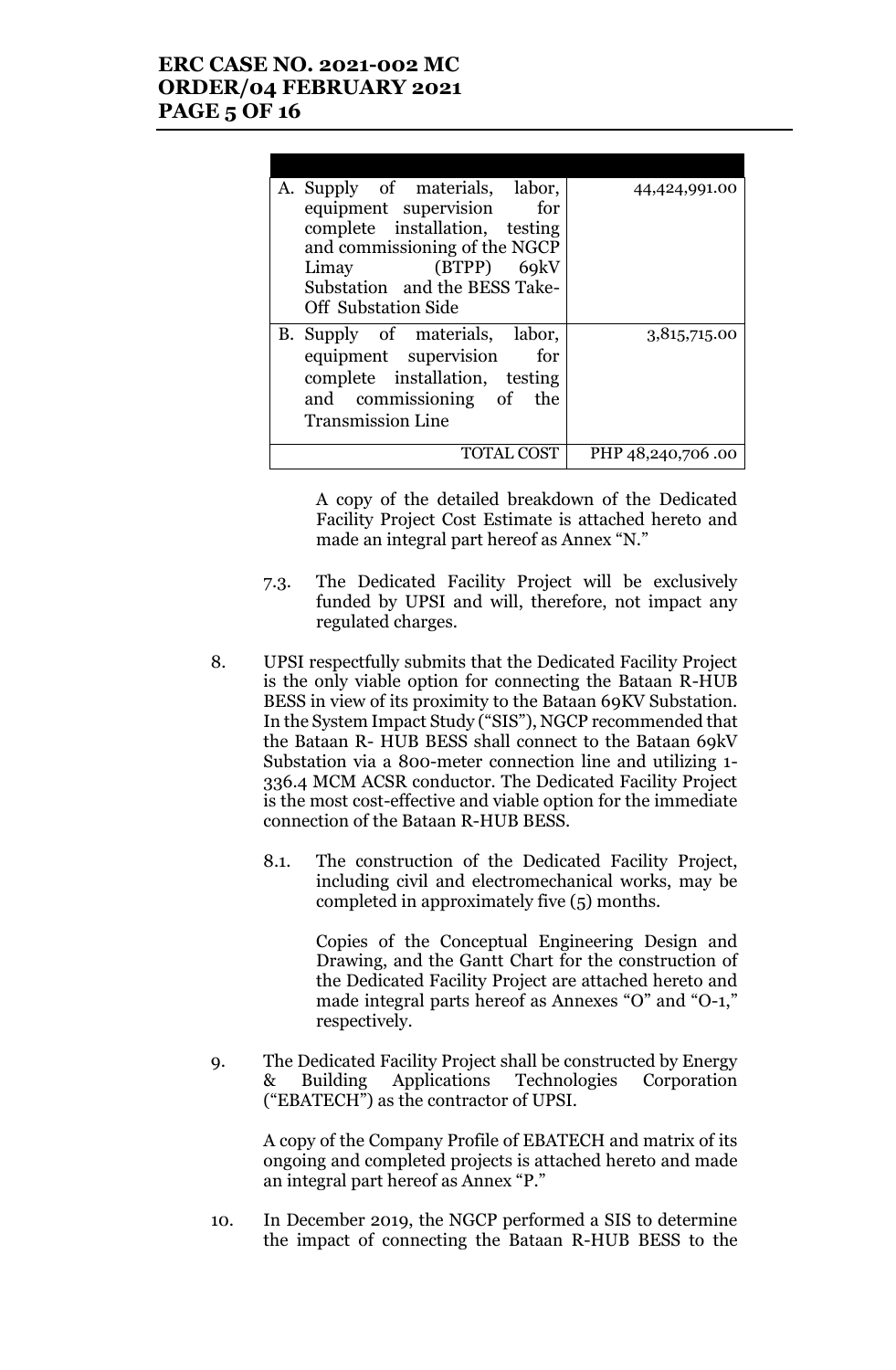Luzon Grid and evaluate the technical feasibility of the Dedicated Facility Project. The connection of the Bataan R-HUB BESS to the Luzon Grid was found to be technically feasible through the Dedicated Facility Project.

Copies of the SIS and NGCP's SIS Report dated 10 February 2020 are attached hereto and made integral parts hereof as Annexes "Q" and "Q-1," respectively.

10.1. UPSI also engaged Power System Research and Consultancy Group to conduct the Interconnection Facilities Study ("Facilities Study") to ensure that the equipment to be installed will satisfy the recommendation of the SIS, and that the Dedicated Facility Project complies with the provisions of the Philippine Grid Code.

> Copies of the Facilities Study and NGCP's Review Report on the Facilities Study dated 31 March 2020 are attached hereto and made integral parts hereof as Annexes "R" and "R-1," respectively.

11. The Bataan R-HUB BESS has been considered in NGCP's Transmission Development Plan. In a Certification dated 2 July 2020, NGCP has confirmed the inclusion of the Bataan R-HUB BESS in the formulation of the 2020-2040 Transmission Development Plan ("TDP").

A copy of the Certification from NGCP dated 2 July 2020 showing the inclusion of the Bataan R-HUB BESS as a prospective power plant is attached hereto and made an integral part hereof as Annex "S".

12. NGCP and UPSI are currently in the process of finalizing the terms of their Connection Agreement, for the interconnection of the Bataan R-HUB BESS to the Luzon Grid through the Dedicated Facility Project.

A copy of NGCP Certification dated 2 July 2020 attesting that NGCP and UPSI are in the process of negotiating and finalizing the terms of the Connection Agreement is hereto attached and made an integral part hereof as Annex "T."

13. Upon completion of the Dedicated Facility Project and the commercial operation of the Bataan R-HUB BESS, UPSI intends to engage NGCP for the operation, service, and maintenance (O&M) services of the Dedicated Facility Project.

A copy of the Letter of Intent addressed to NGCP dated 23 June 2020 informing NGCP of UPSI's intent to engage NGCP for the operations and maintenance of the Dedicated Facility Project is hereto attached and made an integral part hereof as Annex "U."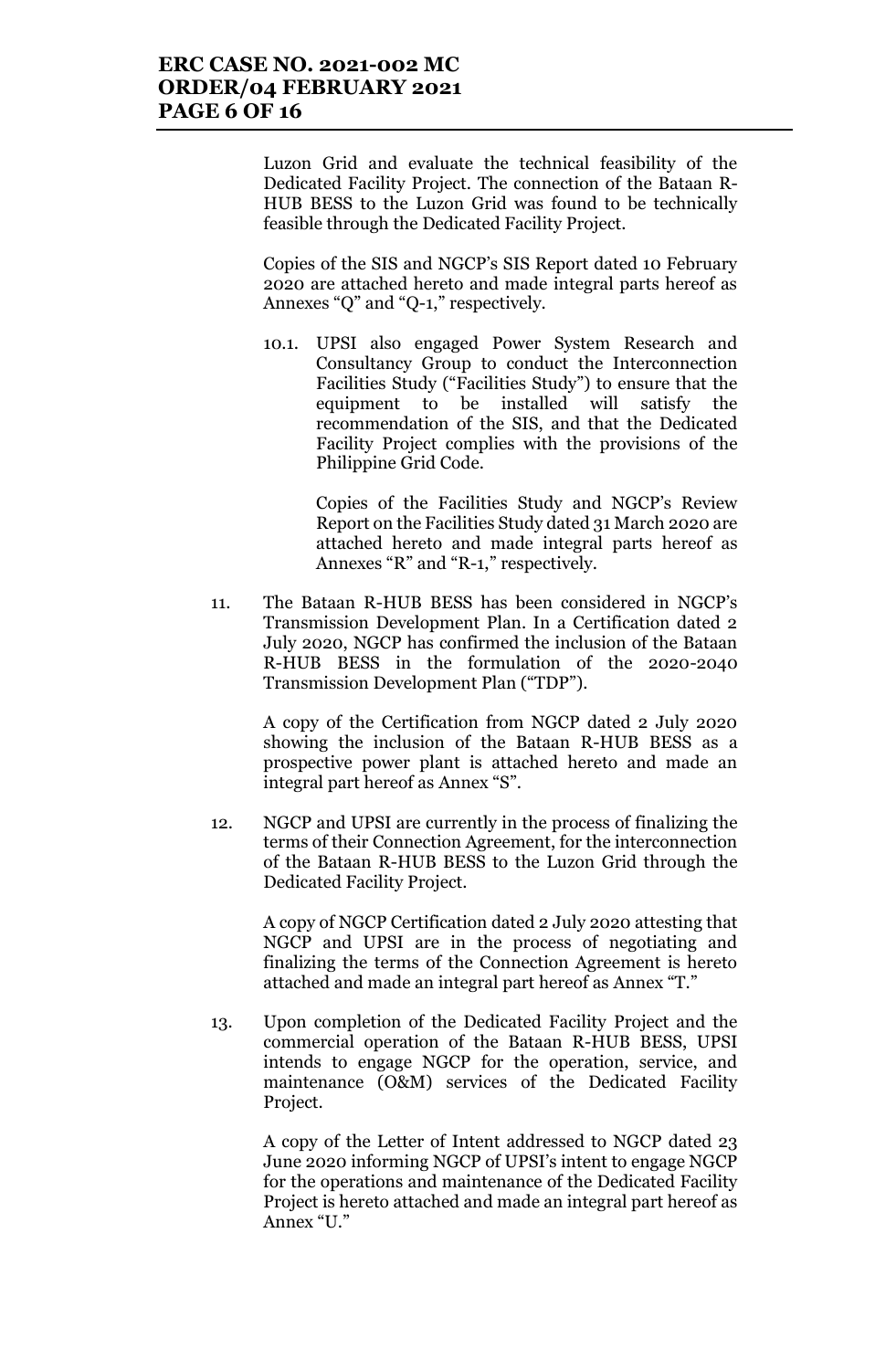14. As of date, UPSI has secured or is in the process of securing the necessary permits, licenses and authority from the appropriate regulatory agencies for the Dedicated Facility Project.

A copy of the sworn statement of UPSI's authorized representative dated 7 September 2020, attesting to the fact that UPSI obtained all the necessary permits from all concerned agencies that may have an interest in the Dedicated Facility Project is hereto attached and made an integral part hereof as Annex "V."

15. In light of the foregoing, UPSI respectfully seeks the confirmation and approval of the Honorable Commission that the Dedicated Facility Project is the most viable option for the connection of the Bataan R-HUB BESS to the Luzon Grid.

#### ALLEGATIONS IN SUPPORT OF PRAYER FOR PROVISIONAL AUTHORITY

16. In order to provide ancillary services as a regulating reserve and contingency reserve to the Luzon Grid in 2021, there is a need for UPSI to commence operations in 2021. Needless to state, the construction of the Dedicated Facility Project is a pre-requisite for the testing and commissioning, and ultimately, the commercial operations of the Bataan R-HUB BESS. A provisional authority is thus urgently needed to enable UPSI to achieve the target commercial operations date of the Bataan R-HUB BESS by July 2021 and provide ancillary services to the Grid.

A copy of the Affidavit executed by UPSI's authorized representative in support of the prayer for issuance of provisional authority is hereto attached and made an integral part hereof as Annex "W."

17. Considering the foregoing, UPSI submits that there is clear and sufficient basis for the issuance of a provisional authority for the development, ownership, and operation of the Dedicated Facility Project by UPSI to connect the Bataan R-HUB BESS to the Luzon Grid, pending the Honorable Commission's issuance of a final decision on the instant Application.

### ALLEGATIONS IN SUPPORT OF CONFIDENTIAL TREATMENT OF INFORMATION

18. UPSI respectfully manifests that Annexes "H-1," "N," "P," "Q," "Q-1," "R," and "R-1" of the instant Application contain valuable, non-public information, and data and insight, and be treated as confidential. These confidential documents contain commercially sensitive information which, if disclosed to the public, might adversely affect UPSI's competitiveness in future projects. It is therefore submitted that Annexes "H-1," "N," "P," "Q," "Q-1," "R," and "R-1" fall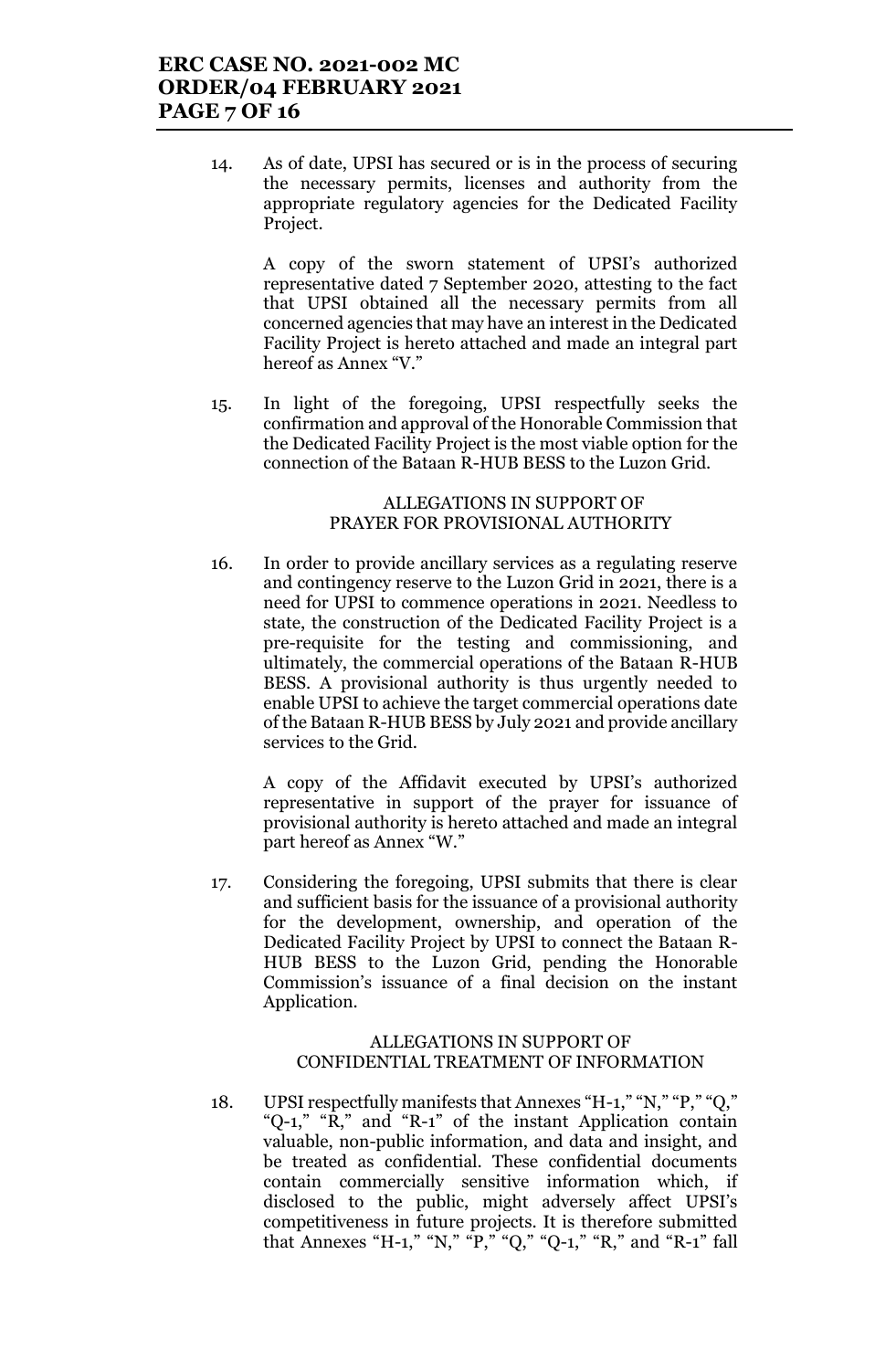within the bounds of proprietary "trade secrets" which are confidential in nature and entitled to protection from disclosure under the Constitution, statues, and rules and regulations of this Honorable Commission.

- 19. Rule 4 of the ERC Rules of Practice and Procedure states that the Honorable Commission may, upon request of a party and determination of the existence of conditions which would warrant the remedy, treat certain information submitted to it as confidential. Pursuant to this provision, UPSI respectfully requests for the issuance of a protective order declaring the documents attached as Annexes "H-1," "N," "P," "Q," "Q-1," "R," and "R-1" of this Application as confidential information, as the Applicant intends to present them as evidence in the instant Application.
- 20. Considering the confidential nature of these documents, UPSI respectfully requests that said annexes not be disclosed to third parties and the public and be treated as confidential documents. In accordance with Section 1(b), Rule 4 of the ERC Rules of Practice and Procedure, UPSI hereby submits one copy of Annexes "H-1," "N," "P," "Q," "Q-1," "R," and "R-1" in a sealed envelope, with the envelope and each page of the documents stamped with the word "Confidential".
- 21. The data contained in Annexes "H-1," "N," "P," "Q," "Q-1," "R," and "R-1" attached to this Application constitute "trade secrets" of UPSI; thus, UPSI has actual and valuable proprietary interest to protect with respect to such information. The Supreme Court, in the case of Air Philippines Corporation vs. Pennswell, Inc., had the opportunity to discuss the definition of "trade secrets" and the great extent to which the same are protected under our laws. The Supreme Court defined the term "trade secret" as follows:

"A trade secret is defined as a plan or process, tool, mechanism or compound known only to its owner and those of his employees to whom it is necessary to confide it. The definition also extends to a secret formula or process not patented, but known only to certain individuals using it in compounding some article of trade having a commercial value. A trade secret may consist of any formula, pattern, device, or compilation of information that: (1) is used in one's business; and (2) gives the employer an opportunity to obtain an advantage over competitors who do not possess the information. Generally, a trade secret is a process or device intended for continuous use in the operation of the business, for example, a machine or formula, but can be a price list or catalogue or specialized customer list. It is indubitable that trade secrets constitute proprietary rights. The inventor, discoverer, or possessor of a trade secret or similar innovation has rights therein which may be treated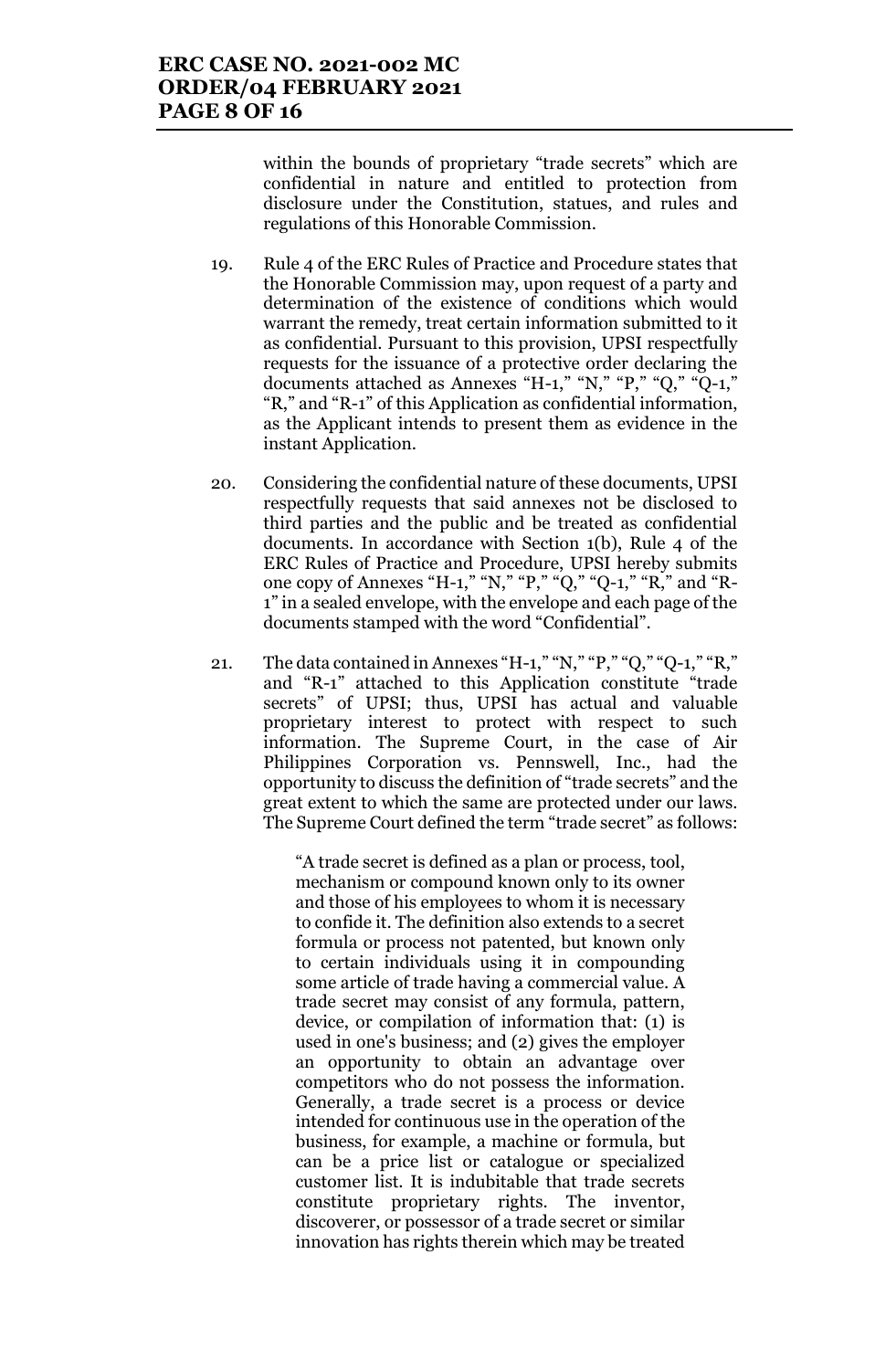as property, and ordinarily an injunction will be granted to prevent the disclosure of the trade secret by one who obtained the information "in confidence" or through a "confidential relationship." American jurisprudence has utilized the following factors to determine if information is a trade secret, to wit:

- a. the extent to which the information is known outside of the employer's business;
- b. the extent to which the information is known by employees and others involved in the business;
- c. the extent of measures taken by the employer to guard the secrecy of the information;
- d. the value of the information to the employer and to competitors;
- e. the amount of effort or money expended by the company in developing the information; and
- f. the extent to which the information could be easily or readily obtained through an independent source."<sup>4</sup> (Emphasis supplied.)
- 22. In the Air Philippines case, the Supreme Court emphasized the status of trade secrets as protected information, shielded from disclosure except for the most pressing of reasons. The Supreme Court stated unequivocally that trade secrets are of a privileged nature, as is evident from the protection that is afforded them in our laws, including the Revised Penal Code, the Securities Regulation Code, the National Internal Revenue Code of 1997, and the Toxic Substances and Hazardous and Nuclear Wastes Control Act of 1990. The Supreme Court went on to state:

"Clearly, in accordance with our statutory laws, this Court has declared that intellectual and industrial property rights cases are not simple property cases. Without limiting such industrial property rights to trademarks and trade names, this Court has ruled that all agreements concerning intellectual property are intimately connected with economic development. The protection of industrial property encourages investments in new ideas and inventions and stimulates creative efforts for the satisfaction of human needs. It speeds up transfer of technology and industrialization, and thereby bring about social and economic progress. Verily, the protection of industrial secrets is inextricably linked to the

 $^{4}$  G.R. No. 172835, 13 December 2007.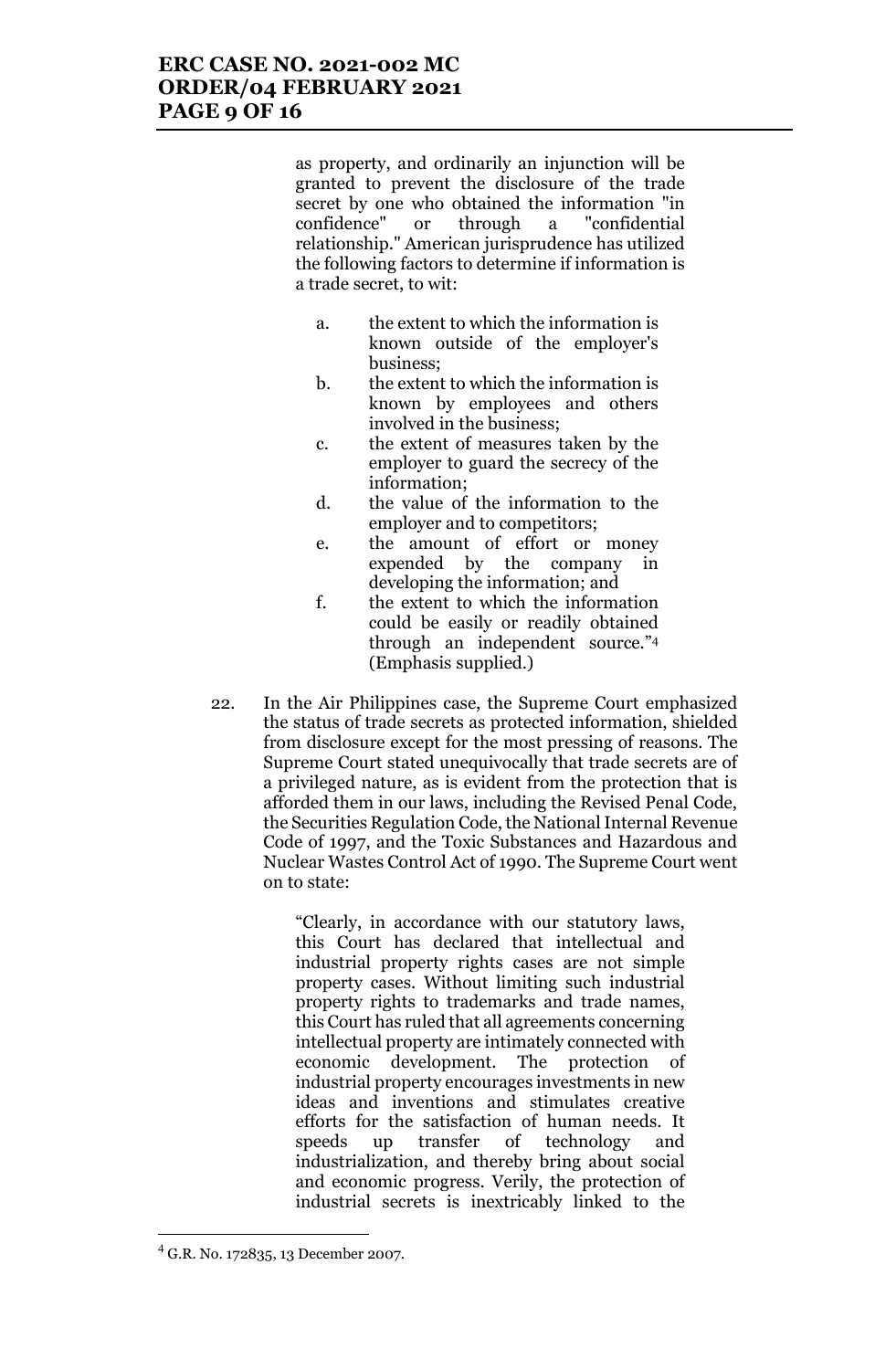advancement of our economy and fosters healthy competition in trade.

Jurisprudence has consistently acknowledged the private character of trade secrets. There is a privilege not to disclose one's trade secrets. Foremost, this Court has declared that trade secrets and banking transactions are among the recognized restrictions to the right of the people to information as embodied in the Constitution. We said that the drafters of the Constitution also unequivocally affirmed that, aside from national security matters and intelligence information, trade or industrial secrets (pursuant to the Intellectual Property Code and other related laws) as well as banking transactions (pursuant to the Secrecy of Bank Deposits Act), are also exempted from compulsory disclosure." (Emphasis supplied.)

- 23. Information which falls within the definition of a trade secret as defined by jurisprudence is clearly information which merits the confidential treatment provided for under Rule 4 of the ERC Rules of Practice and Procedure. UPSI respectfully submits that the technical and commercial information contained in the documents qualify as trade secrets, as it reflects commercially sensitive information of UPSI. Annexes "H-1," "N," "P," "Q," "Q-1," "R," and "R-1" of this Application should therefore be entitled to the protection of confidential information provided under Rule 4 of the ERC Rules of Practice and Procedure.
- 24. In view of all the foregoing, Applicant respectfully submits the instant Application for the Honorable Commission's urgent and utmost consideration.

### PRAYER

WHEREFORE, premises considered, Applicant UNIVERSAL POWER SOLUTIONS, INC. respectfully prays that the Honorable Commission:

- 1. Issue an Order granting provisional authority for the implementation of the development, ownership and operation of the Dedicated Facility Project by UPSI to connect the Bataan R-HUB BESS to the Luzon Grid;
- 2. Issue an Order treating Annexes "H-1," "N," "P," "Q," "Q-1," "R," and "R-1" and the information contained therein as confidential information within the purview of Rule 4 of the ERC Rules of Practice and Procedure and prescribing the guidelines for the protection thereof; and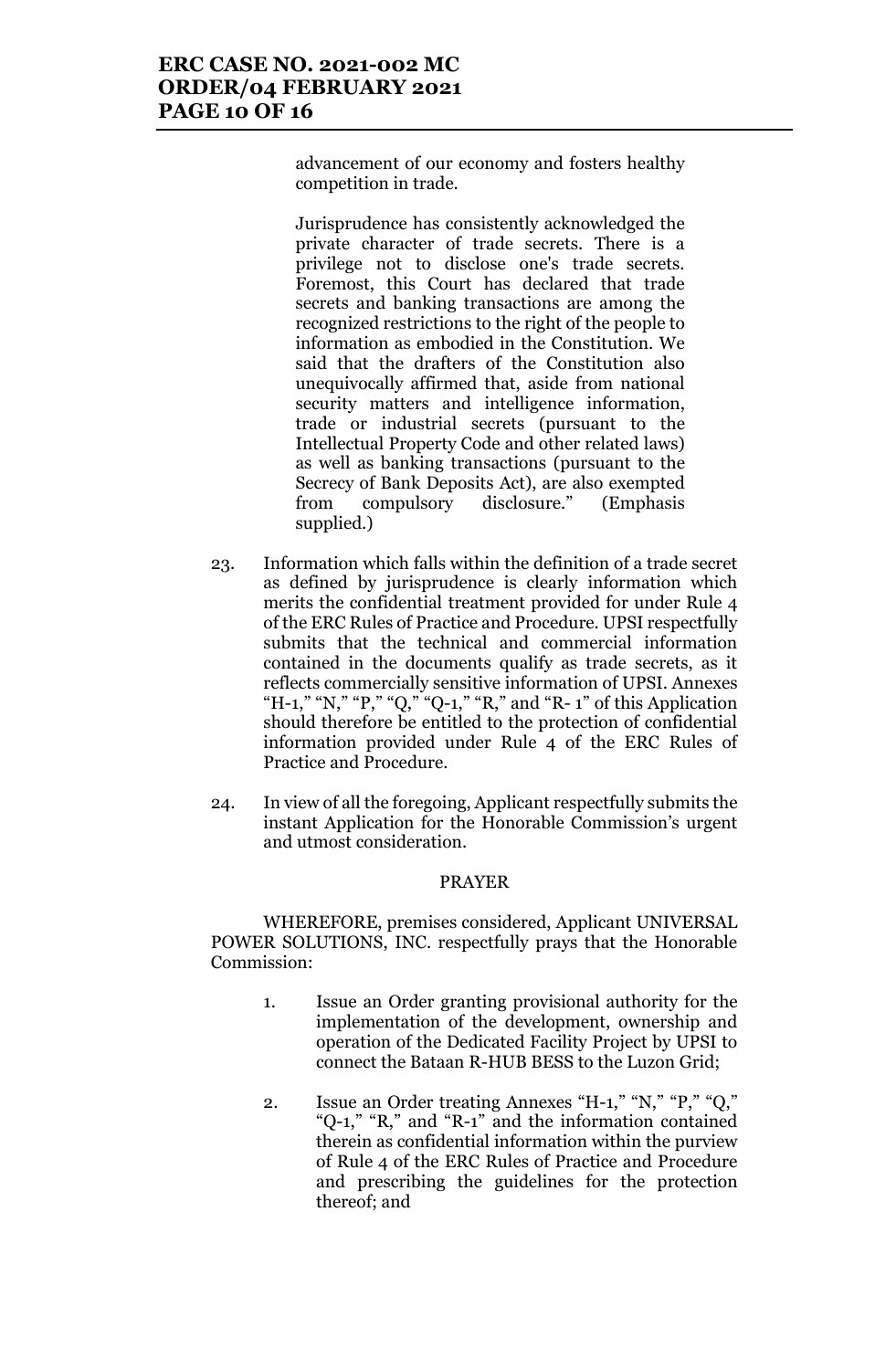3. After hearing on the merits, a Decision be rendered approving the instant Application.

Other just and equitable reliefs are likewise prayed for.

Finding the said *Application* to be sufficient in substance with the required fees having been paid, the same is hereby set for the determination of compliance with the jurisdictional requirements, expository presentation, Pre-trial Conference, and presentation of evidence on the following dates and online platform for the conduct thereof, pursuant to Resolution No. 09, Series 0f 2020<sup>5</sup> dated 24 September 2020:

| Date                                                                                  | <b>Platform</b>                  | <b>Activity</b>                                                                                         |
|---------------------------------------------------------------------------------------|----------------------------------|---------------------------------------------------------------------------------------------------------|
| 06 April 2021<br>(Tuesday) at two<br>o'clock in the<br>afternoon $(2:00 P.M.)$        | <b>Microsoft</b><br><b>Teams</b> | Determination of<br>compliance with<br>jurisdictional<br>requirements and<br>expository<br>presentation |
| <b>13 April 2021</b><br>(Tuesday) at two<br>o'clock in the<br>afternoon $(2:00 P.M.)$ | <b>Microsoft</b><br><b>Teams</b> | <b>Pre-Trial Conference</b><br>and Presentation of<br>Evidence                                          |

**RELATIVE THERETO**, UPSI is hereby directed to:

- 1) Cause the publication of the attached *Notice of Virtual Hearing* once (1x) in a newspaper of nationwide circulation in the Philippines at its own expense, with the date of publication to be made not later than ten (10) days before the date of the scheduled initial hearing;
- 2) Furnish with copies of this *Order* and the attached *Notice of Virtual Hearing* the Offices of the Provincial Governor, the Municipal Mayors, and the Local Government Unit (LGU) legislative bodies within the affected area for the appropriate posting thereof on their respective bulletin boards;
- 3) Inform the consumers within the affected area, by any other means available and appropriate, of the filing of the

 $<sup>5</sup>$  Entitled: A Resolution Adopting the Guidelines Governing Electronic Applications, Filings and</sup> Virtual Hearings Before the Energy Regulatory Commission;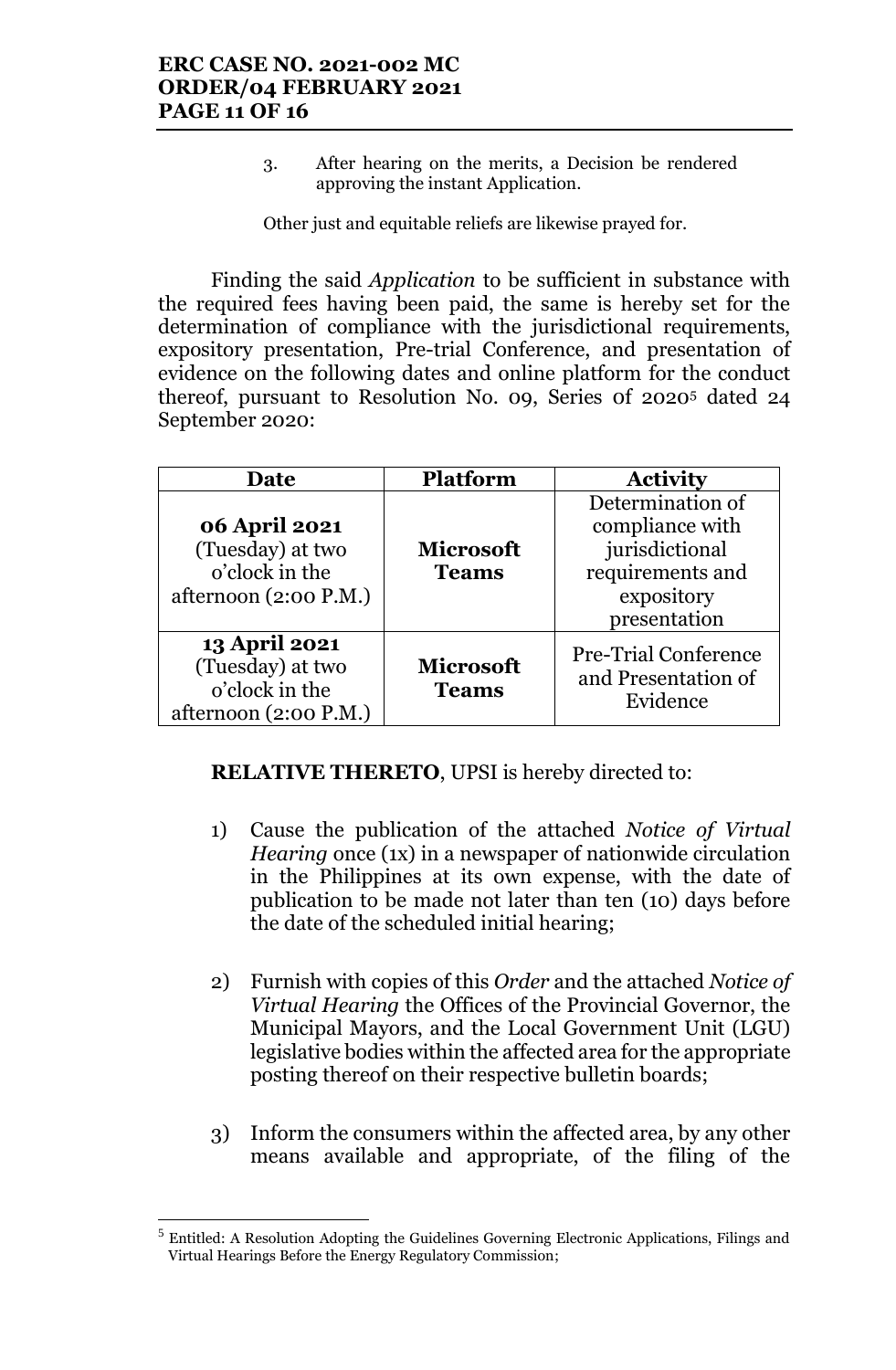*Application*, its reasons therefor, and of the scheduled virtual hearings thereon;

- 4) Furnish with copies of this *Order* and the attached *Notice of Virtual Hearing*, the Office of the Solicitor General (OSG), the Commission on Audit (COA), and the Committees on Energy of both Houses of Congress. They are hereby requested, if they so desire to send their duly authorized representatives and attend the scheduled hearings; and
- 5) Furnish with copies of the *Application* and its attachments all those making requests therefor, subject to reimbursement of reasonable photocopying costs.

Within five (5) calendar days prior to the date of the virtual hearing, UPSI must submit to the Commission via electronic mail (email) at  $d$ ocket@erc.ph, and records@erc.gov.ph, copy furnish the Legal Service through  $\frac{\text{legal@erc.ph}}{\text{legal@erc.ph}}$ , the scanned copies of its written compliance with the aforementioned jurisdictional requirements attaching therewith, methodically arranged and duly marked the following:

- 1) The evidence of publication of the attached *Notice of Virtual Hearing* consisting of affidavit of the Editor or Business Manager of the newspaper where the said *Notice of Virtual Hearing* was published, and the complete issue of the said newspaper;
- 2) The evidence of actual posting of this *Order* and the attached *Notice of Virtual Hearing* consisting of certifications issued to that effect, signed by the aforementioned Governor, Mayors, and LGU legislative bodies or their duly authorized representatives, bearing the seals of their offices;
- 3) The evidence of other means employed by UPSI to inform the consumers affected of the filing of the *Application,* its reasons therefor, and of the scheduled hearings thereon;
- 4) The evidence of receipt of copies of this *Order* and the attached *Notice of Virtual Hearing* by the OSG, COA, and the Committees on Energy of both Houses of Congress;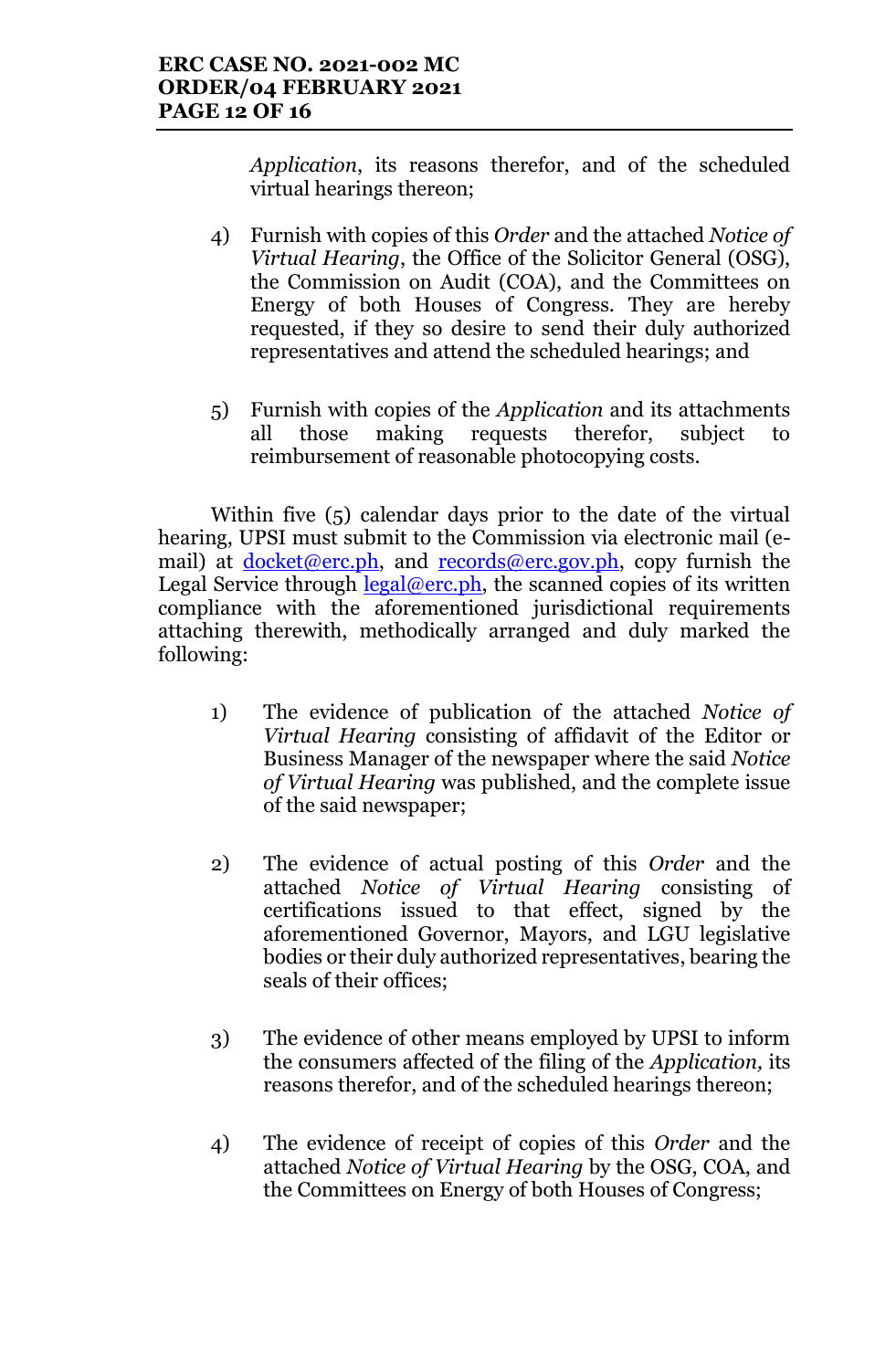- 5) The evidence of receipt of copies of the *Application* and its attachments by all those making requests therefor, if any; and
- 6) Such other proofs of compliance with the requirements of the Commission.

Moreover, UPSI is hereby required to post on its bulletin boards, the scanned copies of the foregoing jurisdictional requirements, together with the newspaper publication and certifications issued by the concerned Office of the Mayors, or Provincial Governor and Local Legislative Bodies, and to submit proof of its posting thereof.

UPSI and all interested parties are also required to submit via email at  $docket@erc.php$ , and  $records@erc.gov.php$ , copy furnish the</u></u> Legal Service through  $\frac{\text{legal@erc.ph}}{\text{length}}$ , at least five (5) calendar days before the date of the scheduled virtual hearing and Pre-trial Conference, their respective Pre-Trial Briefs containing, among others:

- 1) A summary of admitted facts and proposed stipulation of facts;
- 2) The issues to be tried or resolved;
- 3) The documents or exhibits to be presented, stating the purposes and proposed markings therefor, which should also be attached to the Pre-trial Brief; and
- 4) The number and names of the witnesses, with their written testimonies in a Judicial Affidavit form attached to the Pretrial Brief.

UPSI must ensure that all the documents or exhibits proposed to be presented have already been duly submitted to the Commission at least five (5) calendar days before the date of the scheduled initial virtual hearing and Pre-trial Conference pursuant to the preceding paragraph.

Failure of UPSI to comply with the above requirements within the prescribed period shall be a ground for cancellation of the scheduled hearing, and the resetting of which shall be six (6) months from the said date of cancellation.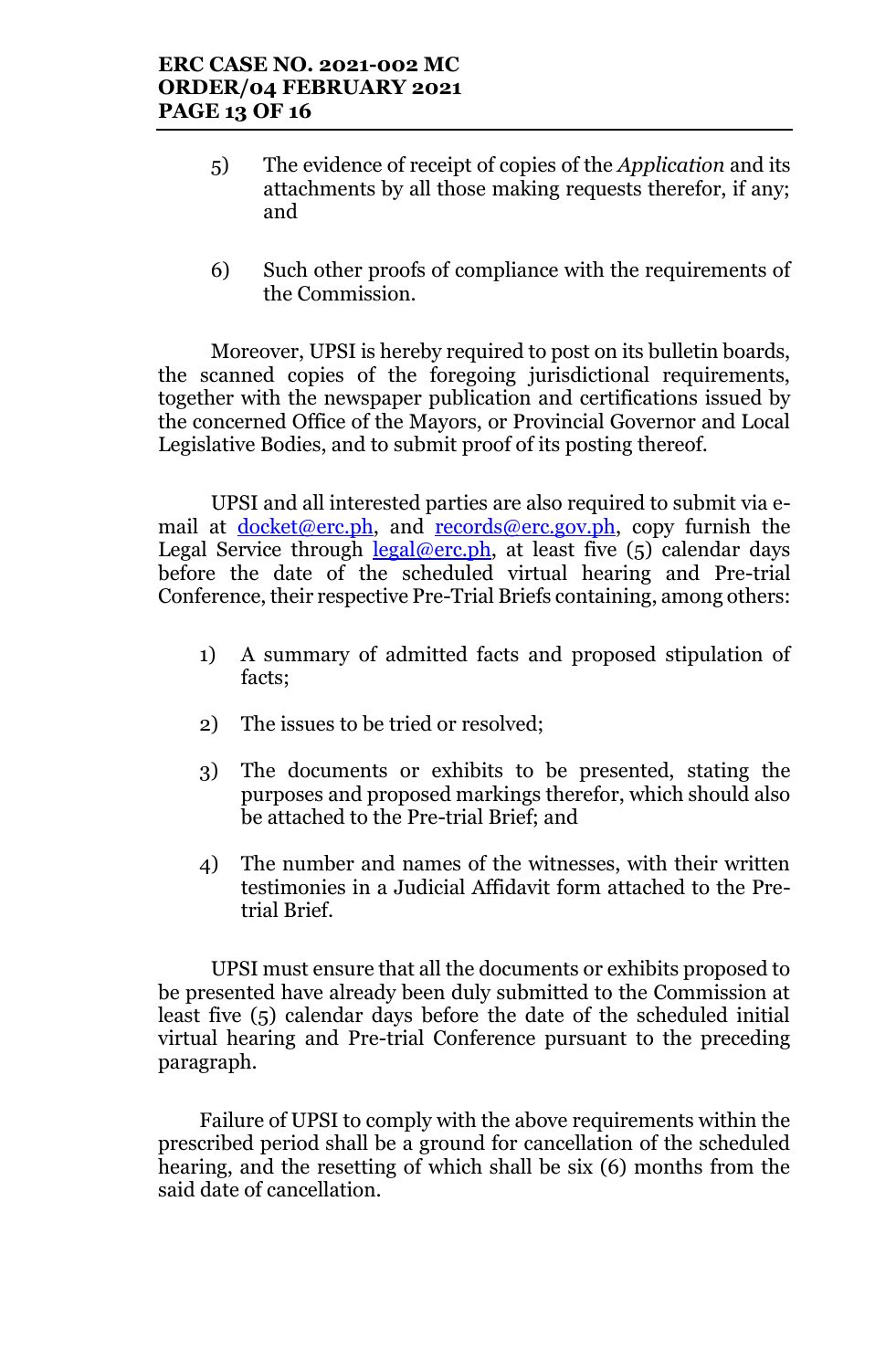# **ERC CASE NO. 2021-002 MC ORDER/04 FEBRUARY 2021 PAGE 14 OF 16**

UPSI must also be prepared to make an expository presentation of the instant *Application*, aided by whatever communication medium that it may deem appropriate for the purpose, in order to put in plain words and explain, for the benefit of the consumers and other concerned parties, the nature of the *Application* with relevant information and pertinent details substantiating the reasons and justifications being cited in support thereof.

UPSI are hereby directed to file a copy of their Expository Presentation via e-mail at docket@erc.ph, and records@erc.gov.ph, copy furnish the Legal Service through  $\text{legal@erc.ph.}$  at least five (5) calendar days prior to the scheduled virtual hearing. UPSI shall also be required, upon the request of any stakeholder, to provide an advance copy of its expository presentation, at least five (5) calendar days prior to the scheduled virtual hearing.

Any interested stakeholder may submit its comments and/or clarifications at least one (1) calendar day prior to the scheduled virtual hearing, via e-mail at docket@erc.ph, and records@erc.gov.ph, copy furnish the Legal Service through  $\text{legal@erc.ph.}$  The Commission shall give priority to the stakeholders who have duly submitted their respective comments and/or clarifications, to discuss the same and propound questions during the course of the expository presentation.

UPSI is hereby directed to submit, either through personal service, registered or ordinary mail/private courier, one (1) set of the original or certified true hard/printed copy/ies of their Jurisdictional Compliance, Expository Presentation, Pre-trial Brief, and Judicial Affidavit/s of witness/es, within five (5) working days from the date that the same were electronically submitted, as reflected in the acknowledgment receipt e-mail sent by the Commission. Similarly, all interested parties who filed their Petition for Intervention or Opposition are required to submit the hard/printed copy thereof within the same period through any of the available modes of service.

*(This page is intentionally left blank)*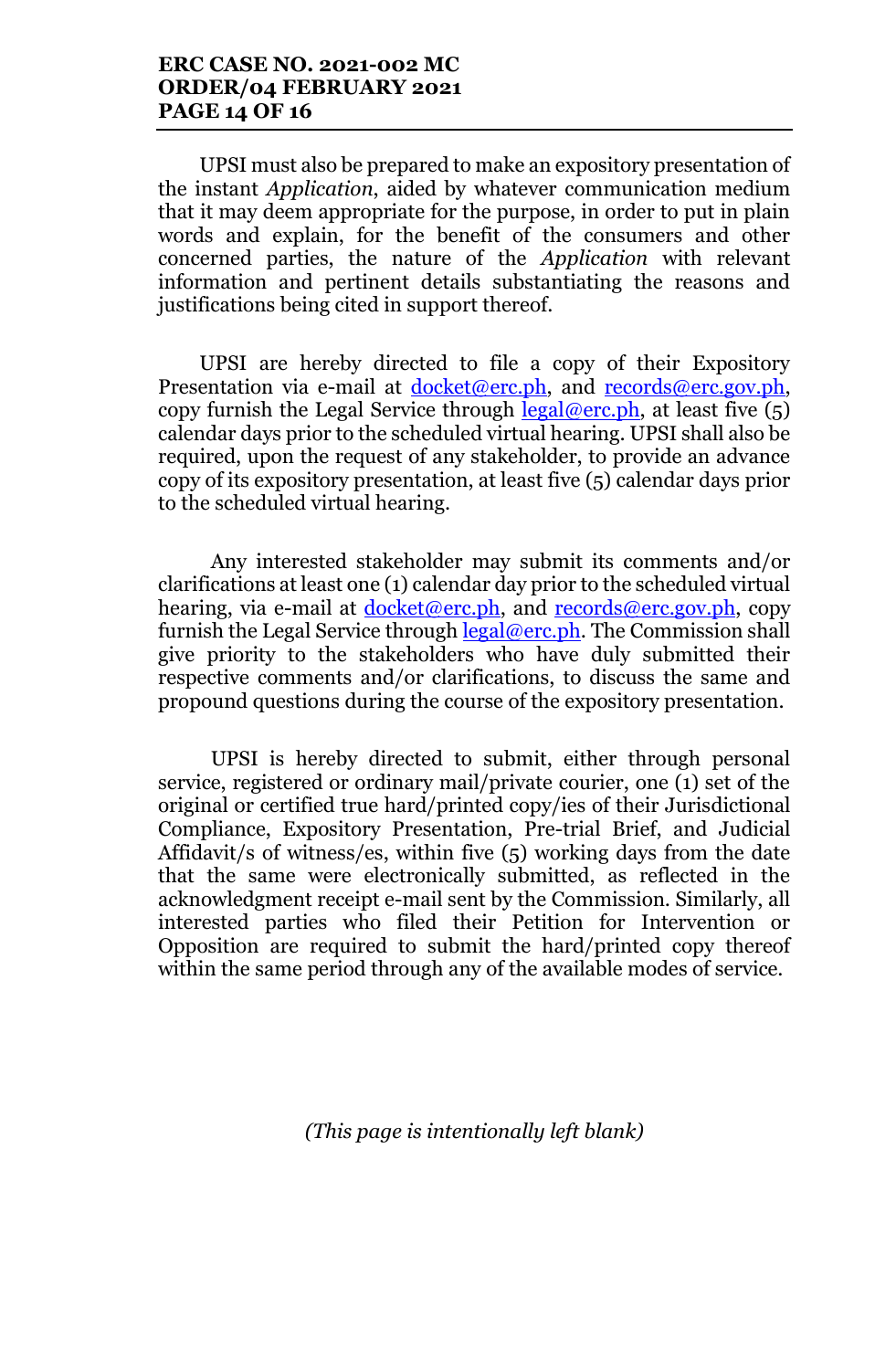Finally, UPSI, including its authorized representative/s and witness/es, are hereby directed to provide the Commission, thru legal.virtualhearings@erc.ph, with their respective e-mail addresses upon receipt of this *Order*. The Commission will send the access link/s to the aforementioned hearing platform within five (5) working days prior to the scheduled hearing.

# **SO ORDERED.**

Pasig City, 04 February 2021.

**ERC**<br>Office of the Chairperson <u> III di kacamatan ing Kabupatèn Bandaran Ing Kabupatèn Bandaran Ing Kabupatèn Bandaran Ing Kabupatèn Bandaran </u>

FOR AND BY AUTHORITY OF THE COMMISSION: **AGNES VST DEVANADERA**

*Chairperson and CEO*

LS: KCP/LSP/MCCG